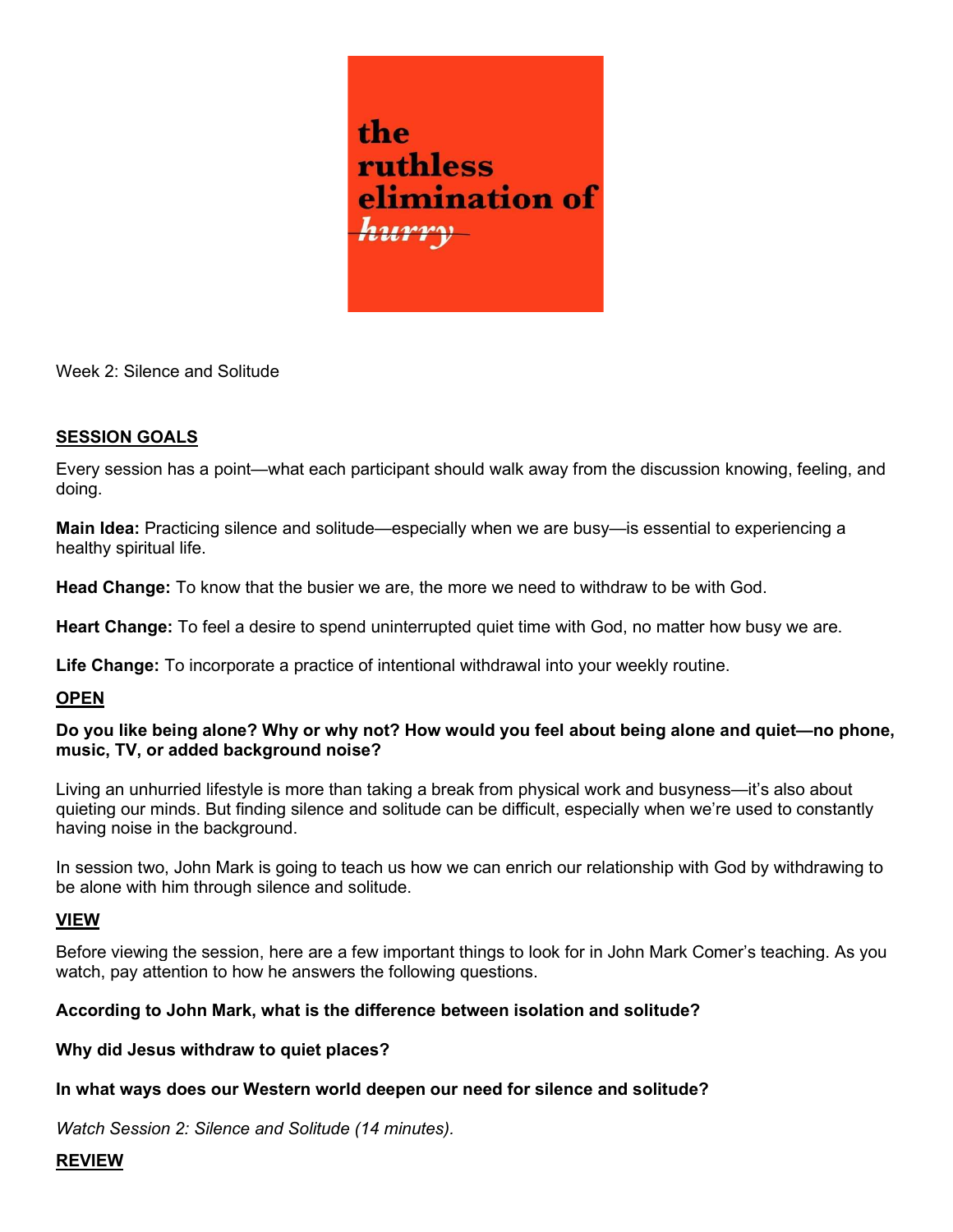John Mark said when he's burdened with busyness, whether at work or in his family, the last thing on his mind is practicing silence or solitude. What priorities keep you too busy to practice silence and solitude?

John Mark explained that there are two kinds of silence: internal and external. External silence is the absence of noise—no music, roommates, or TV in the background. What do you think makes external silence hard to find?

In many cases, God's voice is a whisper, not a shout, which makes hearing him over the loudness of our secular, urban, digital lives more difficult. What noise in your life makes it difficult to focus? How does a lack of focus affect your time with God?

Television, social media, and podcasts keep our minds running even when we're physically resting. What could it look like for you to limit things like TV and social media when you have downtime?

# What are some other ways you could turn down the noise in your life? What specific effects would silence have on your prayers, meditation, or ability to hear God's voice?

John Mark described internal silence as being able to quiet the thoughts, worries, and questions rolling around in our minds. But silence can be difficult to find when our hearts and minds feel troubled. Even in short prayers, it can be difficult to remain focused on God without thinking about errands that need to be run and emails that need our attention. What would make internal silence difficult for you to pursue?

The "what ifs" of life can cause anxiety and restlessness, contributing to our lack of internal silence. Historically, how has worry had an impact on your ability to rest? What kind of questions or regrets do you ruminate over regularly?

Solitude isn't the same as loneliness or isolation. Solitude is a chosen separation from busyness so that you can be quiet in the presence of God. What has quality time with God typically looked like for you?

Take a moment to examine some of your closest relationships—like a spouse, best friend, or family member who lives with you. How would a lack of quality time affect those relationships? In what ways does quality time cause those relationships to flourish?

John Mark reminded us that when it comes to practicing solitude with God, we should begin wherever we are without stressing about where we want to be. Solitude can be as simple as spending five minutes in prayer before bed or reading Scripture during a few minutes of quiet. What could it look like for you to take a step toward finding solitude with God this week?

# BIBLE EXPLORATION

Everything on our to-do list can feel equally important and it can be difficult to gauge what is most important. In the book of Mark, we see Jesus being busy while prioritizing time alone. Read Mark 1:29–37.

This passage describes a busy day in Jesus's life. He was slammed with demands on his time, essentially working all day. And the very next morning, his disciples found him and wanted to add more to his plate (1:37). Why do you think Jesus had to leave the house to find quiet time?

It seems counterintuitive, but the more in demand Jesus was the more he withdrew in prayer. What can we learn from Jesus about taking time away from the demands of life? What benefits could withdrawal and prayer have in your life, especially when you feel slammed with responsibilities?

The way we spend our time in solitude is critically important. What could you do with your time alone to foster your relationship with Jesus? What would it look like to build more of this time into your weekly schedule?